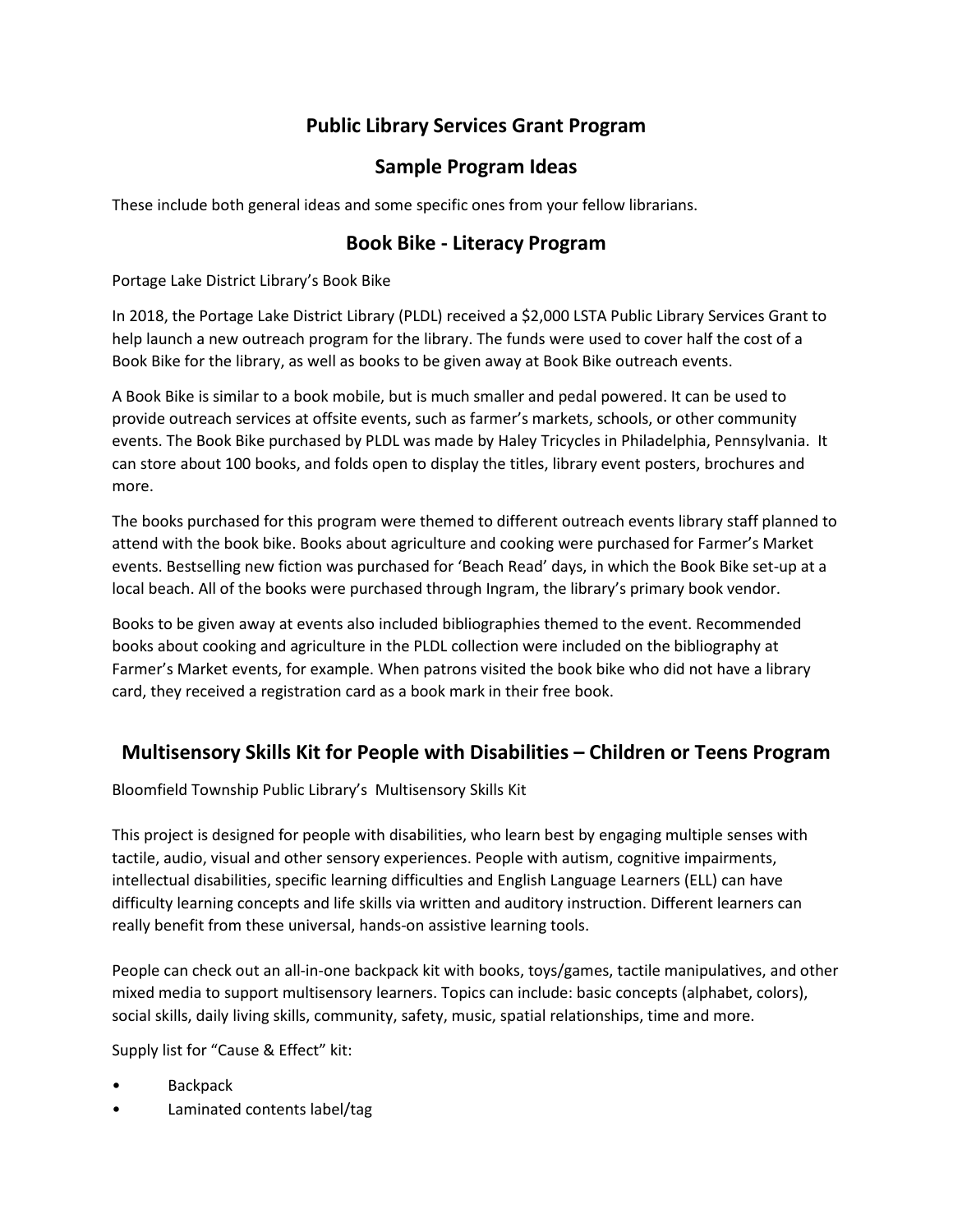- 4 6 books (The Day Jimmy's Boa Ate the Wash by Trinka Noble; If You Give a Mouse a Cookie by Laura Numeroff; Alexander and the Terrible, Horrible, No Good, Very Bad Day by Judith Viorst; The Napping House by Audrey Wood) – paperback is best
- Card set: Cause and Effect
- Card Set: ColorCards Cause & Effect
- Toy: Caterpillar Gear Board
- Game: Cause & Effect Alpine Adventure Game
- Toy: Smart Pal Frog (with optional capability switch)
- Toy: Mini Wiggly Giggly ball

Some non-print vendor resources can include: Janway (backpacks), Learning Resources, Lakeshore Learning, Super Duper Publications, Different Roads to Learning, Fun and Function, Kaplan, School Specialty, and Enabling Devices.

Tips and Lessons Learned

- If these are out on the public shelves and not in a closed-stack area, use backpacks with two zippers so you can secure them with zip ties while they are on the shelves. Circulation staff can cut them once they are checked out.
- Have volunteers or clerical staff check for missing contents upon return of kits.
- Create 2 picture guides with photos and description of contents to be kept on the shelves with the kits for patrons to see what is in each kit and another at the reference desk for staff to use.
- Form a focus group and/or get topic and material suggestions from local special education professionals and therapists.

## **Audio Book Club - Literacy Program**

This topic area is for the broad idea of literacy programs for all ages. Appropriate purchases may include early literacy stations, financial literacy curriculum, ESL materials and curriculum, digital literacy class supplies and curriculum, etc.

Program Idea: Audio Book Club

An audio book club is a way to reach patrons with print reading disabilities.

Supply List for Audio Book Club

- Audio books
- Promotional posters
- Earbuds or headphones
- MP3 player or Playaway

\* Note that patrons with reading disabilities may be eligible for services from the Braille and Talking Book Library – [www.michigan.gov/btbl.](http://www.michigan.gov/btbl)